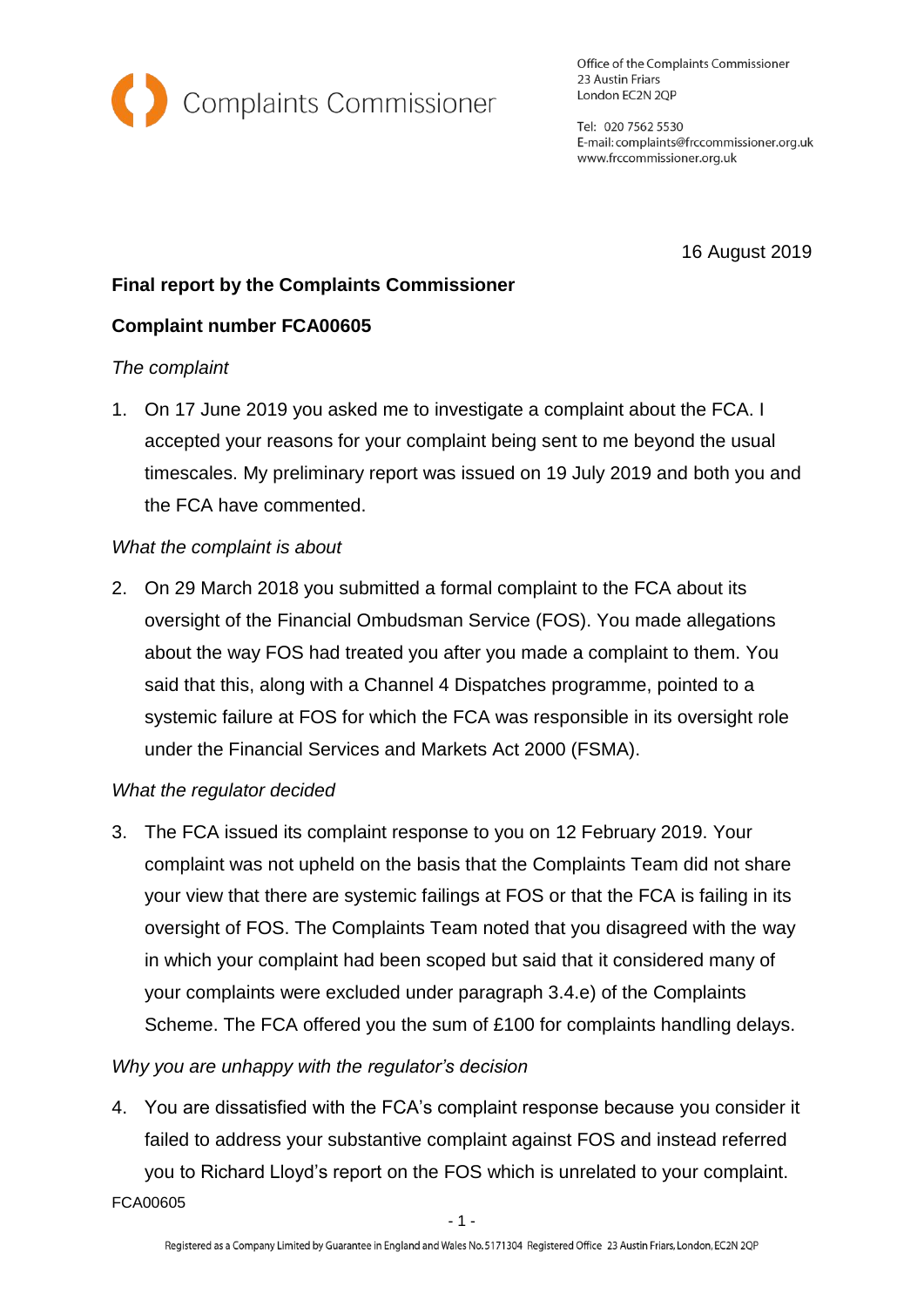You have told me that in your view the FCA failures consist of but are not limited to:

- a. Failure to follow the Complaints Scheme;
- b. Failure to categorise your complaint under section 3.1 a), c), d) and e) of the Complaints Scheme, although the initial FCA summary states clearly that you were not complaining under section 3.4 e);
- c. Failure to understand that 'two views were created by Ombudsman to be adjudicated by the same or another Ombudsman at later stage';
- d. Failure to allocate a suitably senior manager to investigate your complaint independently as set out within section 6.2 of the Complaints Scheme;
- e. Failure to understand the legal implication of FOS breaching 'the DATA law' which impacted your complaint to the Independent Assessor and her subsequent findings;
- f. Failure to understand that FOS breaching data law is an oversight matter for the FCA.

## *Relevant extracts from the Complaints Scheme (the Scheme)*

5. Paragraph 3.1 of the Scheme states that:

*3.1 The Scheme covers complaints about the way in which the regulators have acted or omitted to act, including complaints alleging:*

- *a) mistakes and lack of care; … c) unprofessional behaviour; d) bias; and e) lack of integrity.*
- 6. Paragraph 3.4 states that:

*3.4 Excluded from the Scheme are… e) complaints about the actions, or inactions, of the Financial Ombudsman Service…*

7. Paragraph 6.2 states:

*6.2 The relevant regulator(s) will conduct an initial investigation into any complaint which falls within the scope of the Scheme and which does not come within the provisions of paragraphs 3.4 to 3.7. That investigation will be carried*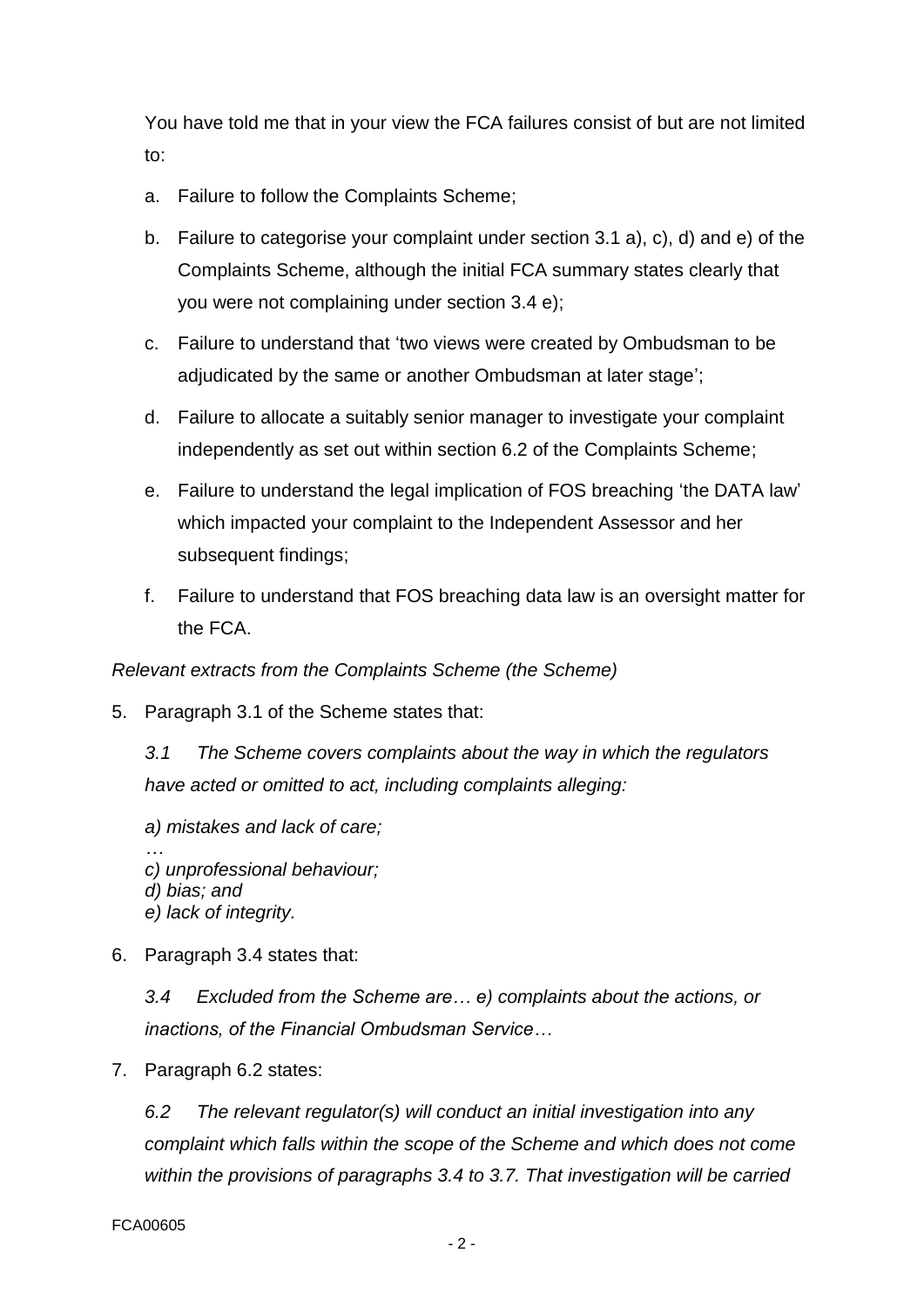*out by a suitably senior member of staff who has not previously been involved in the matter complained of, aiming to resolving the matter to the complainant's satisfaction.*

#### *My analysis*

- 8. Your letter of complaint to the FCA dated 25 March 2018 is addressed to the Chief Executive, Andrew Bailey, and is headed **Complaints against the FOS under the Complaints Scheme**. It refers to the FCA's oversight role and the [Memorandum of Understanding](https://www.fca.org.uk/publication/mou/mou-fos.pdf) between the FCA and FOS. You said that you were 'persecuted and discriminated against after drawing [FOS's] attention to many failures of the Service'. You gave details of what you considered to be procedural irregularities, malpractice and service failings at the FOS, for which you held the FCA ultimately responsible.
- 9. As you have pointed out, I have previously criticised the FCA for excluding complaints about its FOS oversight under 3.4.e). However, this is not what happened in your case. The Complaints Team's letter of 26 April 2018 accepted your complaint for investigation under the Scheme.
- 10. You disagreed with the way your complaint had been scoped by the FCA, and correspondence about this continued. The FCA's complaint response of 12 February 2019 acknowledged this and described your complaint as: *You are unhappy with the adjudicators' views from the Financial Ombudsman Service relating to a complaint you have raised. You have subsequently referred your concerns to the Independent Assessor as you believe that non-compliance by the Financial Ombudsman Service had a negative impact on your complaints. You have been clear that your complaint, as now raised against the FCA about the Financial Ombudsman Service under the Scheme, is not about the merits of your complaints with the Financial Ombudsman Service. Rather it is in relation to discrimination, persecutions and improprieties perpetrated against you by the Financial Ombudsman Service, meaning that the FCA is failing in its oversight role of the Financial Ombudsman Service. You suspect that owing to the failings in your specific case, it would suggest that there are systemic failings across the Financial Ombudsman Service which would require FCA intervention in its oversight capacity.*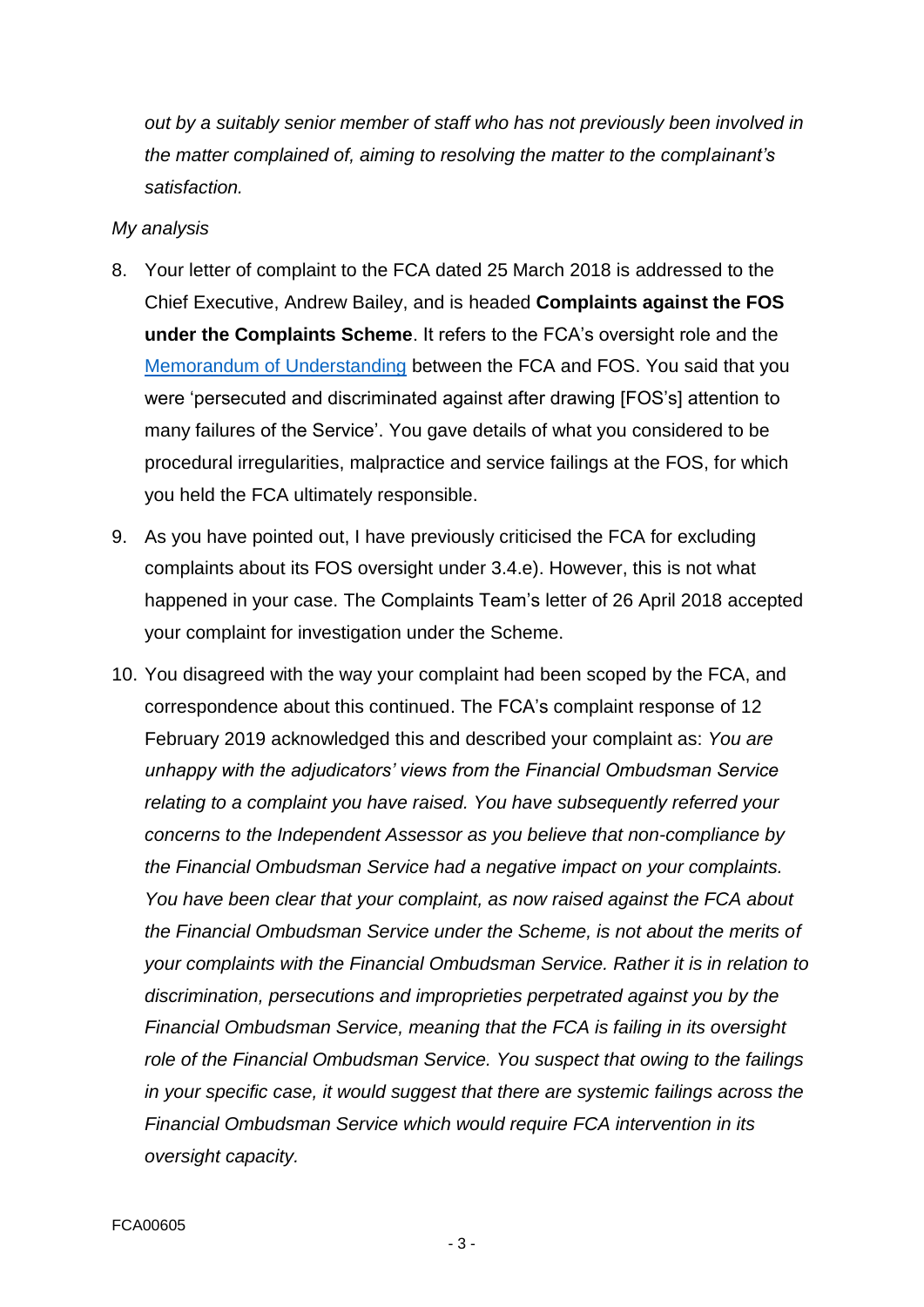- 11. The complaint response said that, although much of your complaint appeared to be about the actions or inactions of the FOS and was therefore excluded from the Scheme under paragraph 3.4. e), your complaint had been considered on the basis that: *Your overarching complaint is, essentially, that the FCA, through your experience with the Financial Ombudsman Service, is failing in its oversight function.* The letter went on to say that: *Under the Scheme, the FCA's Complaints Team can only consider a complaint against the Financial Ombudsman Service if the complainant is alleging that the FCA is failing in its oversight function of the Financial Ombudsman Service*. The response then set out the FCA's understanding of the different roles of the FCA and the FOS and the nature of the FCA's oversight responsibility for the FCA under FSMA.
- 12. In response to my preliminary report you have said that the FCA should have made it clearer which elements of your complaints it had excluded, and which it had investigated. You have also said that: "[the FCA] failed to understand that my complaint never officially went to the Adjudicator [and that] the FCA needs to inform me if they have investigated discrimination and persecution against me. If not, I need to know why such unlawful allegations were not investigated."
- 13. However, I am satisfied that the FCA's approach was reasonable and that, although not explicitly stated, the FCA has investigated your complaint under paragraph 3.1 of the Scheme. It was appropriate for the FCA Complaints Team to refer you to paragraph 3.4 e), to make clear the extent of its remit. Your detailed complaints about the investigation of your complaint by the FOS – First and Second Case Investigator stage, Ombudsman Manager involvement, Senior Ombudsman Leader stage - are clearly about the actions or inactions of the FOS and its operation of the FOS complaints scheme, which are excluded under paragraph 3.4. e) of this Scheme. For example, I consider that your complaint that the FCA failed to understand that '*two views were created by Ombudsman to be adjudicated by the same or another Ombudsman at later stage*' is a complaint about the operation of the FOS complaints scheme that is excluded. Complaints alleging discrimination are a matter for the courts, although the FCA did not state this explicitly, which would have been helpful.
- 14. As part of your complaint, you wanted the FCA to take note of conclusions reached by the Independent Assessor (IA) and the Information Commissioner

- 4 -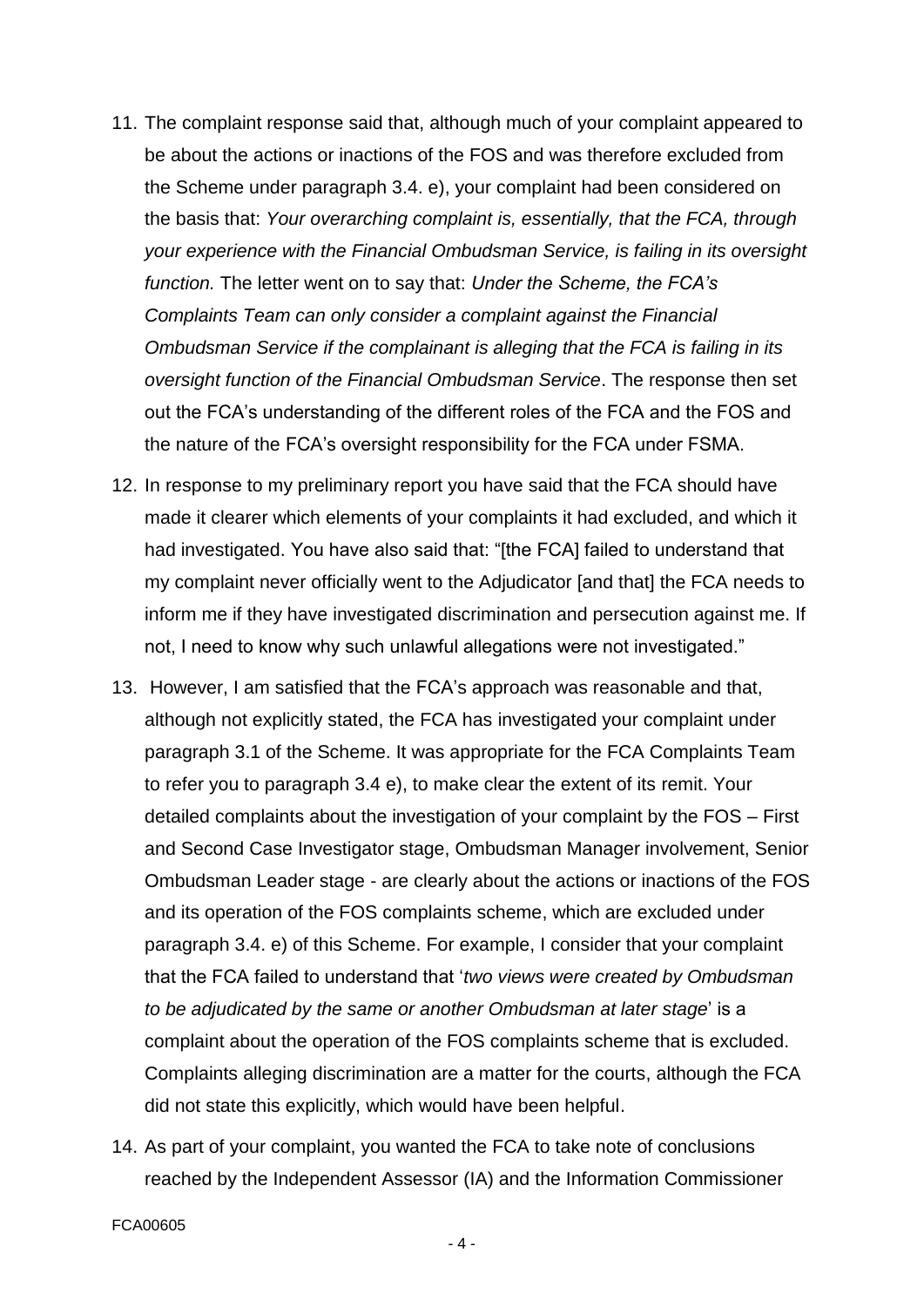(ICO). The IA looked at your service complaint about the FOS and upheld some elements but not others. That was the appropriate route for your complaint about the FOS's service. It appears from your response to my preliminary report that you believe "The FCA investigation is the next stage after the IA review is completed". However, that is not correct: the IA's decision is final as their letter to you of 10 November 2017 made clear. Similarly, the ICO considered your complaint about data breaches, upheld one allegation of a breach, and made recommendations for steps the FOS should take 'to improve its information rights practices'.

- 15. In response to my preliminary report, you have correctly pointed out that the FCA's complaint response refers only to your 'liaising' with the ICO and does not acknowledge that you had already had a response that upheld one of your allegations. The FCA was correct to tell you that the IA and ICO operate separate jurisdictions, and I am satisfied that it has reached reasonable conclusions about these matters in the context of its oversight role. Nevertheless, I **suggest that** the FCA's Regulatory Affairs Team and Oversight Committee should take note of the findings of the IA and the ICO in your case as part of its general oversight function (see also paragraph 24).
- 16. The FCA's case file shows that the Complaints Team took your complaints seriously. Its investigation included making detailed enquiries of the Regulatory Affairs Team about the FCA's oversight of the FOS in the light of the issues that you had raised.
- 17. Paragraph 3 A of Schedule 17 of FSMA states:

*3A(1) The [FOS] and the FCA must each take such steps as it considers appropriate to co-operate with the other in the exercise of their functions under this Part of this Act.*

*(2) The [FOS] and the FCA must prepare and maintain a memorandum describing how they intend to comply with sub-paragraph (1).*

*(3) The [FOS] must ensure that the memorandum as currently in force is published in the way appearing to the [FOS] to be best calculated to bring it to the attention of the public*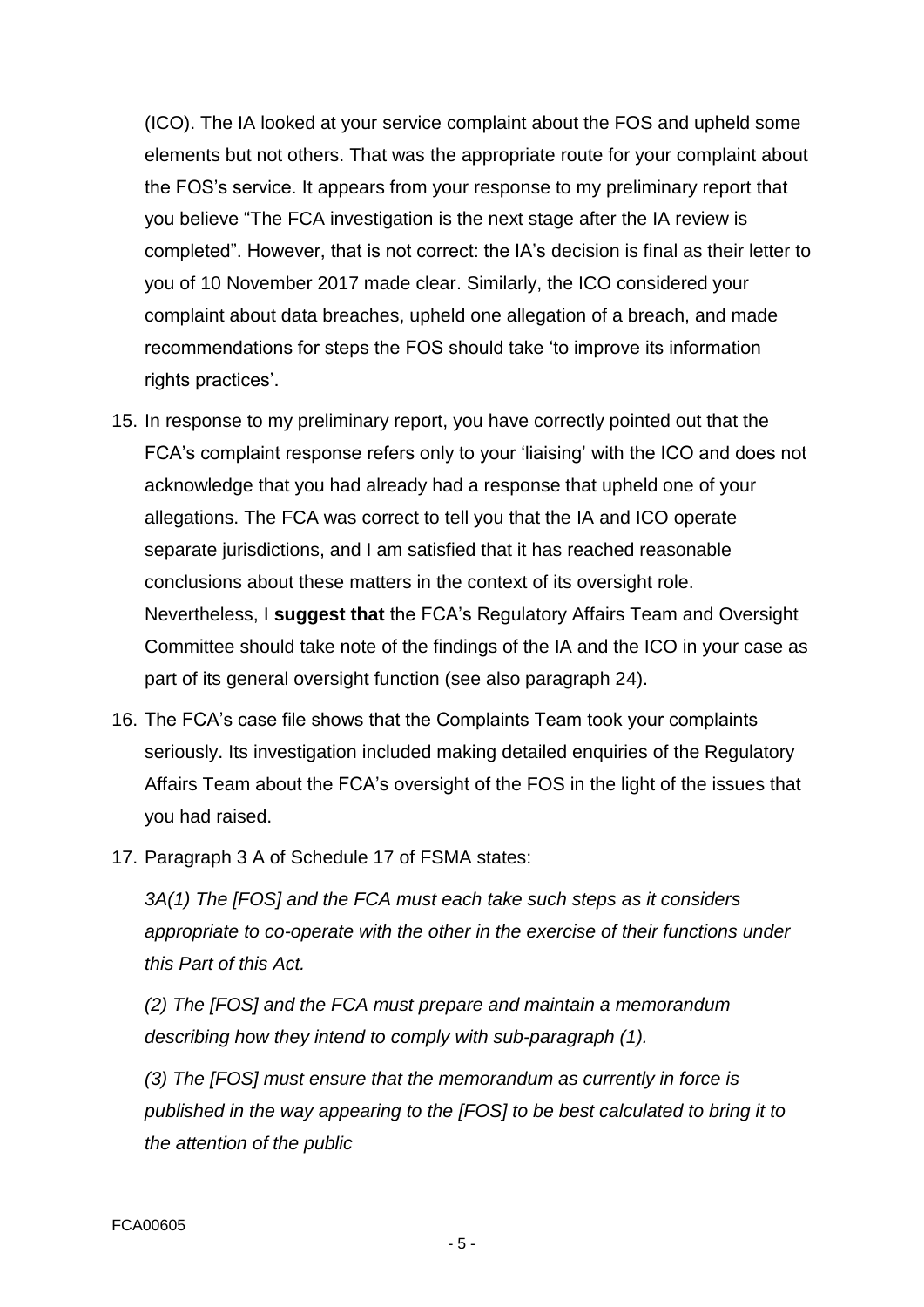18. The current Memorandum of Understanding (MOU) between the FCA and the FOS is dated 18 December 2015 and is published on the websites of both organisations. It describes the respective roles of the FCA and the FOS and sets out their understanding of the FCA's statutory responsibilities for the FOS (paragraphs 7 to 10). Paragraph 11 states:

*11 Mindful of its obligation to take such steps as are necessary to ensure that the scheme operator, the Financial Ombudsman Service Limited, is at all times, capable of exercising its statutory functions, the FCA will: (a) consider the appropriateness and suitability of the persons whom the FCA may consider for appointment as a director of the Financial Ombudsman Service Limited (and in the case of the appointment of the chairman, seek the approval of the Treasury); (b) review the reports submitted to it by the Financial Ombudsman Service Limited on the discharge of its functions and review the report by the Chief Ombudsman on the discharge of his or her functions; (c) periodically review and consult the Financial Ombudsman Service Limited on the desirability (or not) of developing any rules regarding the requirements for reports on the discharge of its or the Chief Ombudsman's functions; (d) review the annual accounts and the report by the Comptroller and Auditor General; (e) consider and, where appropriate, approve, the annual budget proposed by the Financial Ombudsman Service Limited in a timely manner; and (f) take any other steps that may be necessary to ensure that the Financial Ombudsman Service Limited is, at all times, capable of exercising its statutory functions.* 

- 19. The FCA's file shows that the Oversight Committee meets three times a year, approving the FOS's plan/budget and appointing senior staff. The Committee reviews past performance against the budget and receives reports from the FOS, including numbers of complaints, and an annual report from the IA from a service point of view. From these reports the FCA decides whether the FOS is still able to function.
- 20. Following the Dispatches programme on Channel 4, which was highly critical of the FOS, the evidence shows that the FCA's Oversight Committee took additional steps. As part of its complaint response, the FCA referred you to a review carried out by Richard Lloyd that, although commissioned by the FOS, had been requested by both the FCA and the Treasury Select Committee. I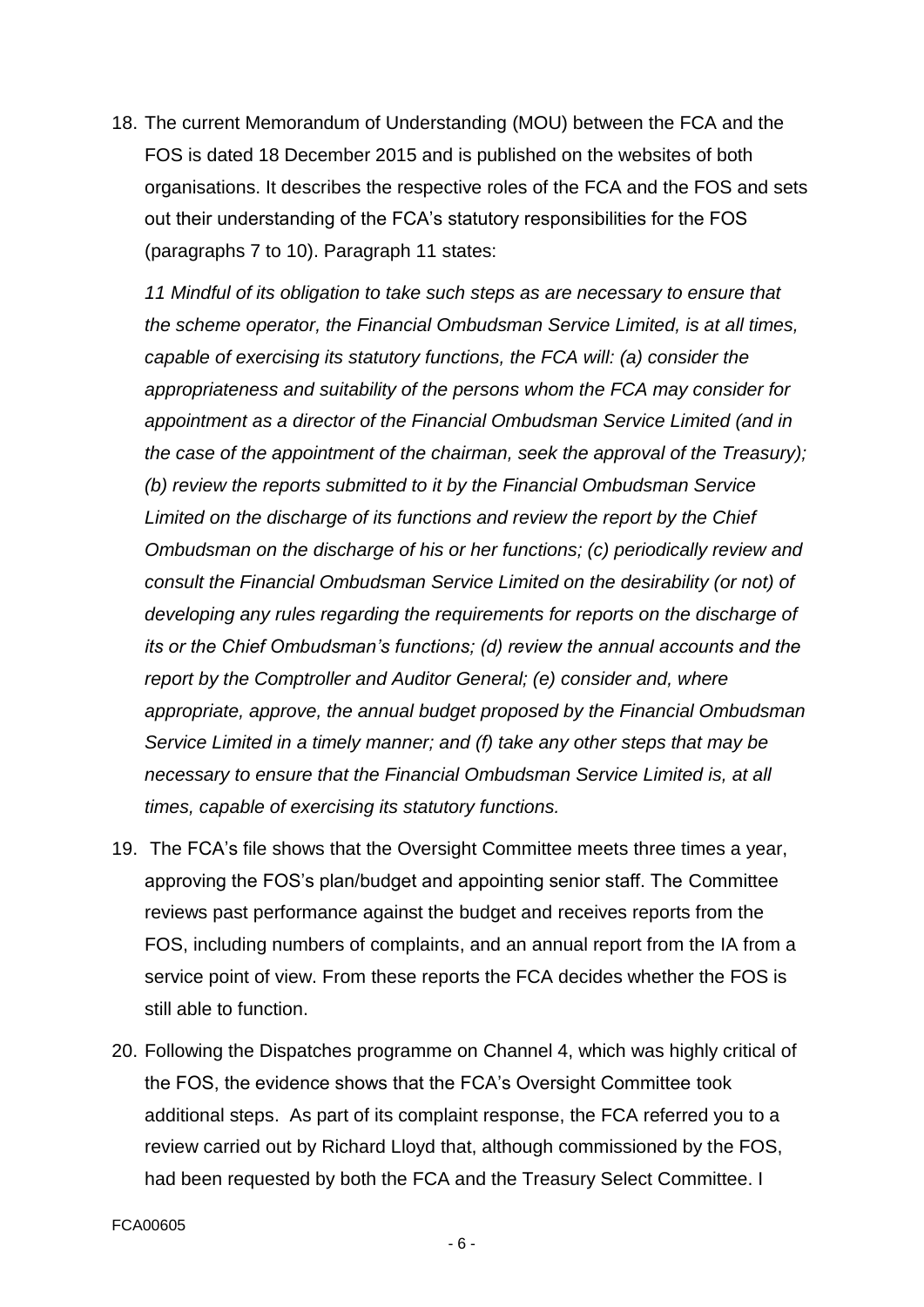consider that the findings of this report were a relevant matter for the FCA to refer you to, since it demonstrated the FCA's exercise of its oversight role, although I would also expect the FCA to continue to reach its own conclusions about the FOS's performance over time.

- 21. It is up to the FCA how it interprets its statutory obligations. However, my view is that the FCA's Oversight Committee should have an interest in receiving, and collating, information about complaints involving the FCA's oversight of the FOS.
- 22. Your complaint was addressed to the FCA's Chief Executive, but was passed to the Complaints Team and investigated there. This was the correct procedure under the FCA's corporate structure. The Complaints Team is overseen by the Director of Corporate Services who reports to the Chair of the FCA Board. In the Complaints Team, your complaint was considered by an Investigator, and reviewed by a Senior Investigator who signed your response letter. The Complaints Team Manager and the Director of Corporate Services also provided input and advice was sought from the FCA's General Counsel's Division. I am satisfied that these arrangements meet the requirements of paragraph 6.2 of the Scheme and that your complaint was appropriately considered.

#### *My decision*

- 23. The Complaints Team concluded that there was no evidence of systemic failure at the FOS and that it was therefore unable to uphold your complaint that the FCA was failing in its oversight. This was a conclusion that the FCA was entitled to reach, although I acknowledge that you profoundly disagree with it. For this reason, I am unable to uphold your complaint.
- 24. I do, however, **suggest**, that the FCA reviews its approach to monitoring and collating the information it receives about the performance of the FOS independently of the FOS's own reports. As part of this review, I have **suggested that** the FCA's Regulatory Affairs Team and Oversight Committee should take note of the findings of the IA and the ICO in your case as part of its general oversight function. I also **suggest** that the FCA develops a system whereby both the Regulatory Affairs Team and Oversight Committee receive and review a regular summary of any complaints received about the FCA's oversight of the FOS, to inform their work. Whatever the outcome of this review, the FCA